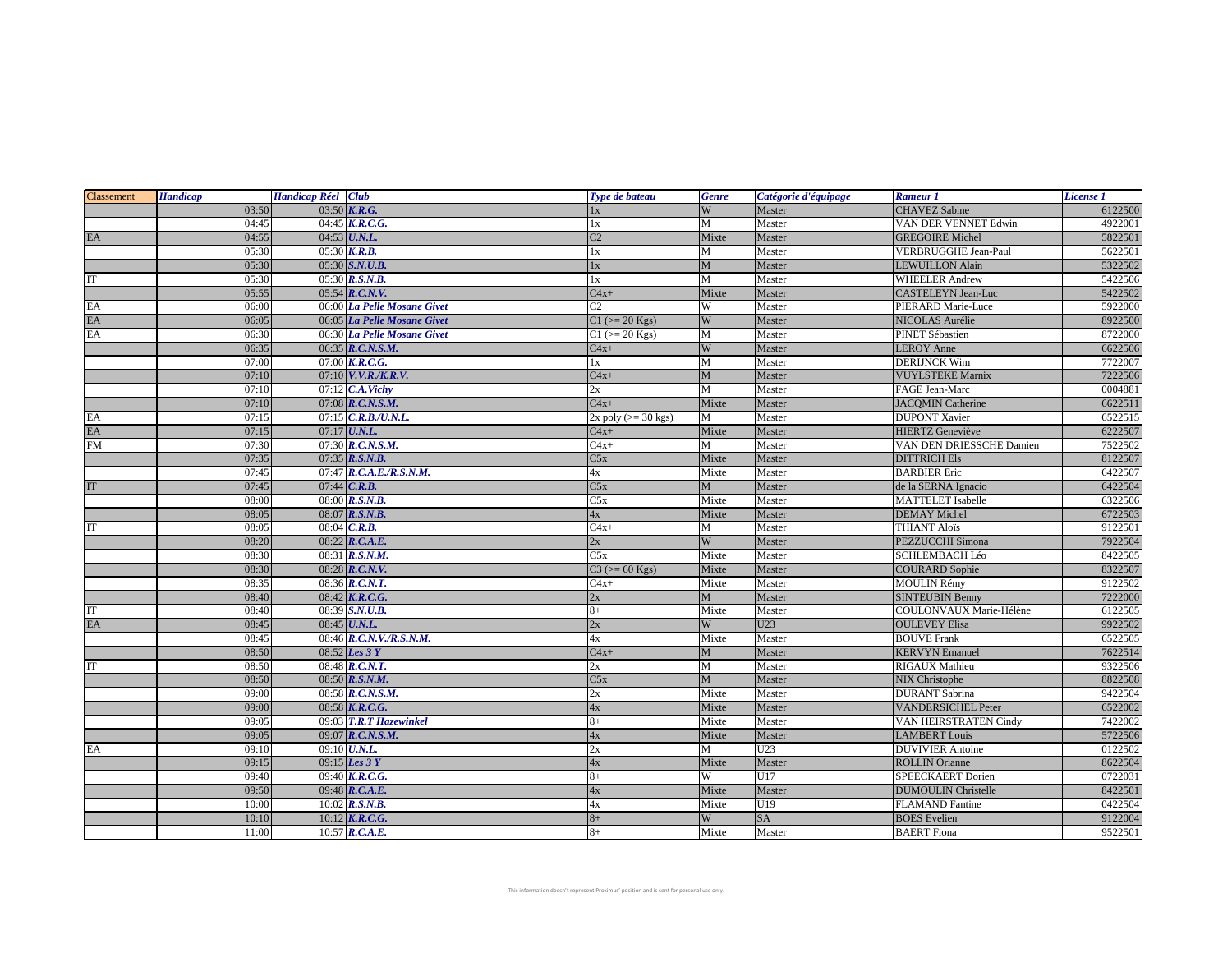## 12ème Handicap International de Printemps de la Vallée Mosane Royal Club Nautique de Sambre et Meuse

| <b>Hand1</b> | Rameur <sub>2</sub>                                | License 2          | Hand <sub>2</sub> | Rameur 3                                        | License 3          | Hand3 | Rameur 4                                         | License 4          | Hand4          |
|--------------|----------------------------------------------------|--------------------|-------------------|-------------------------------------------------|--------------------|-------|--------------------------------------------------|--------------------|----------------|
| 03:50        |                                                    |                    |                   |                                                 |                    |       |                                                  |                    |                |
| 04:45        |                                                    |                    |                   |                                                 |                    |       |                                                  |                    |                |
|              | 06:35 JADOT Michèle                                | 5422507            | 03:10             |                                                 |                    |       |                                                  |                    |                |
| 05:30        |                                                    |                    |                   |                                                 |                    |       |                                                  |                    |                |
| 05:30        |                                                    |                    |                   |                                                 |                    |       |                                                  |                    |                |
| 05:30        |                                                    |                    |                   |                                                 |                    |       |                                                  |                    |                |
|              | 06:40 HARDY Marcel                                 | 5822503            |                   | 07:15 LAMBERT Hervé                             | 6122506            |       | 07:15 VELLA Michèle                              | 5222502            | 02:25          |
|              | 04:20 Justine                                      | 0122000            | 07:40             |                                                 |                    |       |                                                  |                    |                |
| 06:05        |                                                    |                    |                   |                                                 |                    |       |                                                  |                    |                |
| 06:30        |                                                    |                    |                   |                                                 |                    |       |                                                  |                    |                |
|              | 05:55 LAGAE Claire                                 | 7722506            |                   | 07:15 MARTIN Sophie                             | 8322503            |       | 08:10 HARGOT Kathelyne                           | 5922520            | 05:00          |
| 07:00        |                                                    |                    |                   |                                                 |                    |       |                                                  |                    |                |
|              | 08:10 RAEMAEKERS Marc                              | 6722002            |                   | 07:45 DEINAS Guido                              | 6622500            |       | 07:45 PETIT Marc                                 | 4322001            | 05:00          |
|              | 06:55 VASSORT Patrick                              | 0302802            | 07:30             |                                                 |                    |       |                                                  |                    |                |
|              | 05:55 TREFOIS Cindy                                | 8222508            |                   | 07:45 REISSE Cédric                             | 7222510            |       | 08:10 BLONDIAU Fabienne                          | 6922503            | 06:40          |
|              | 07:30 PRONK Peter<br>05:00 LAMY Arnaud             | 6122513<br>8022511 | 07:00             |                                                 |                    |       |                                                  |                    |                |
|              | 07:45 CREMER Gerald                                | 6522502            |                   | 08:45 BONTYES Sarah<br>07:45 BOULANGER Philippe | 8522507<br>5922511 |       | 08:10 LECOCQ Vanessa                             | 7522509            | 07:15          |
|              | 08:45 MAREAU René                                  | 5922515            |                   | 08:15 DE LUSIGNAN Carol                         | 5622508            |       | 07:15 HERBECQ Serge<br>04:50 GARCIA FIGUEROA Ana | 5822506<br>6722506 | 07:15<br>06:55 |
|              | 09:30 NIEUWHOF Chriss                              | 6422514            |                   | 07:40 RIJSHEUVELS Martine                       | 5722502            |       | 05:35 WENRIC Philippe                            | 5722503            | 08:25          |
|              | 08:45 DE SCHRIJVER Fabrice                         | 6622508            |                   | 08:45 COULON Charles                            | 4822501            |       | 06:55 JANSSENS Michèl                            | 5922502            | 08:15          |
|              | 06:55 DU RANDT Jeanne                              | 6422510            |                   | 06:55 STAATS Roger                              | 5622507            |       | 07:40 LATOUR Philippe                            | 6422511            | 08:45          |
|              | 09:30 FOSCOLO Patricia                             | 6222504            |                   | 06:45 SCHMIDS Sophie                            | 8022507            |       | 09:30 HORTA Véronique                            | 6122504            | 06:45          |
|              | 08:55 FRAENKEL Harald                              | 6422505            |                   | 07:45 LUCET Frédéric                            | 5722511            |       | 06:40 TEMEL Orkun                                | 8922502            | 08:55          |
|              | 08:00 GALDEROUX Cindy                              | 9122505            | 08:45             |                                                 |                    |       |                                                  |                    |                |
|              | 09:45 WATHIEU Etienne                              | 6322504            |                   | 08:45 THEUNISSEN Philippe                       | 5622503            |       | 07:40 RODRIGUEZ Mélisa                           | 7822505            | 08:45          |
|              | 08:10 CRETS Cédrix                                 | 8322501            |                   | 08:45 LONNEUX Jean-François                     | 7822501            | 08:30 |                                                  |                    |                |
|              | 08:55 MAERTENS François                            | 9522505            |                   | 08:55 VAN NIEUWENHUYSE Hélène                   | 0622511            |       | 07:40 VAN NIEUWENHUYSE Benjamin                  | 0122503            | 08:55          |
|              | 09:00 CLAEYS Jeroen                                | 8122001            | 08:25             |                                                 |                    |       |                                                  |                    |                |
|              | 07:00 DE LESTRE Tanguy                             | 7122510            |                   | 10:10 GAUSSIN Vinciane                          | 6822511            |       | 08:40 GROULUS Véronique                          | 5722512            | 05:50          |
|              | 08:55 LEVAUX Honorine                              | 0122503            | 08:35             |                                                 |                    |       |                                                  |                    |                |
|              | 09:30 BUSCHEMAN Angélique                          | 7222501            |                   | 08:25 HOLLART Luc                               | 6322501            |       | 09:30 RIGO Jean-Marie                            | 5022501            | 07:40          |
|              | 08:30 DE NALE Ludovic                              | 7822509            |                   | 08:30 ALBOS Martin                              | 9622505            |       | 09:15 CUVELIER Adrien                            | 9722509            | 09:15          |
|              | 09:10 FANCHON Emmanuel                             | 6822503            | 08:25             |                                                 |                    |       |                                                  |                    |                |
|              | 09:55 ROYEN Lionel                                 | 8622506            |                   | 09:45 FORTUNATO Fluvio                          | 4922501            |       | 06:55 FROLOV Georgi                              | 9322505            | 09:55          |
|              | 08:45 TONGLET Denis                                | 9122510            | 09:10             |                                                 |                    |       |                                                  |                    |                |
|              | 09:30 FERMYN Corinne                               | 7022002            |                   | 08:25 WILLEMS Hilde                             | 6922012            |       | 08:25 VAN HESE Jan                               | 6522003            | 09:30          |
|              | 09:15 CAUDRON Sabine                               | 6522007            |                   | 07:55 VAN AKEN Ivan                             | 6422001            |       | 09:45 DE CLERCK Anja                             | 7322001            | 09:15          |
|              | 08:25 HENIN Pierre                                 | 6122503            |                   | 09:00 BERTRAND Simon                            | 9222505            |       | 10:40 SPRIET Michèle                             | 6822510            | 08:25          |
|              | 09:10 LEVAUX Louis                                 | 0022502            | 09:10             |                                                 |                    |       |                                                  |                    |                |
|              | 09:55 BRODKOM Nathalie                             | 7022507            |                   | 08:25 CLARINVAL Anne-Marie                      | 6922513            |       | 08:25 BURGRAEVE Patcick                          | 7522507            | 10:15          |
|              | 09:40 SPEECKAERT Kato                              | 0622038            |                   | 09:40 FLORQUIN Fiona                            | 0722019            |       | 09:40 VAN INGELGEM Edith                         | 0722018            | 09:40          |
|              | 09:55 PETIT Sophie                                 | 7922504            |                   | 09:30 WEERTS Eric                               | 6622504<br>0422508 |       | 09:30 HENRY Florence                             | 9022503<br>0522503 | 10:15          |
|              | 09:45 DE SALVO Alessandro<br>10:30 COOPMAN Daphnée | 0522507<br>9522003 |                   | 10:20 MARTENS Alice                             | 0522001            |       | 09:45 CARLIER Maxime<br>10:00 CLAUS Mette-Marit  | 0522011            | 10:20<br>10:00 |
|              | 10:45 FLAS Jérôme                                  | 9422505            |                   | 10:45 DE CLERCQ Julie<br>10:55 KONNICKX Jérôme  | 9722506            |       | 11:15 BERCKMANS Nicolas                          | 9422503            | 10:55          |
|              |                                                    |                    |                   |                                                 |                    |       |                                                  |                    |                |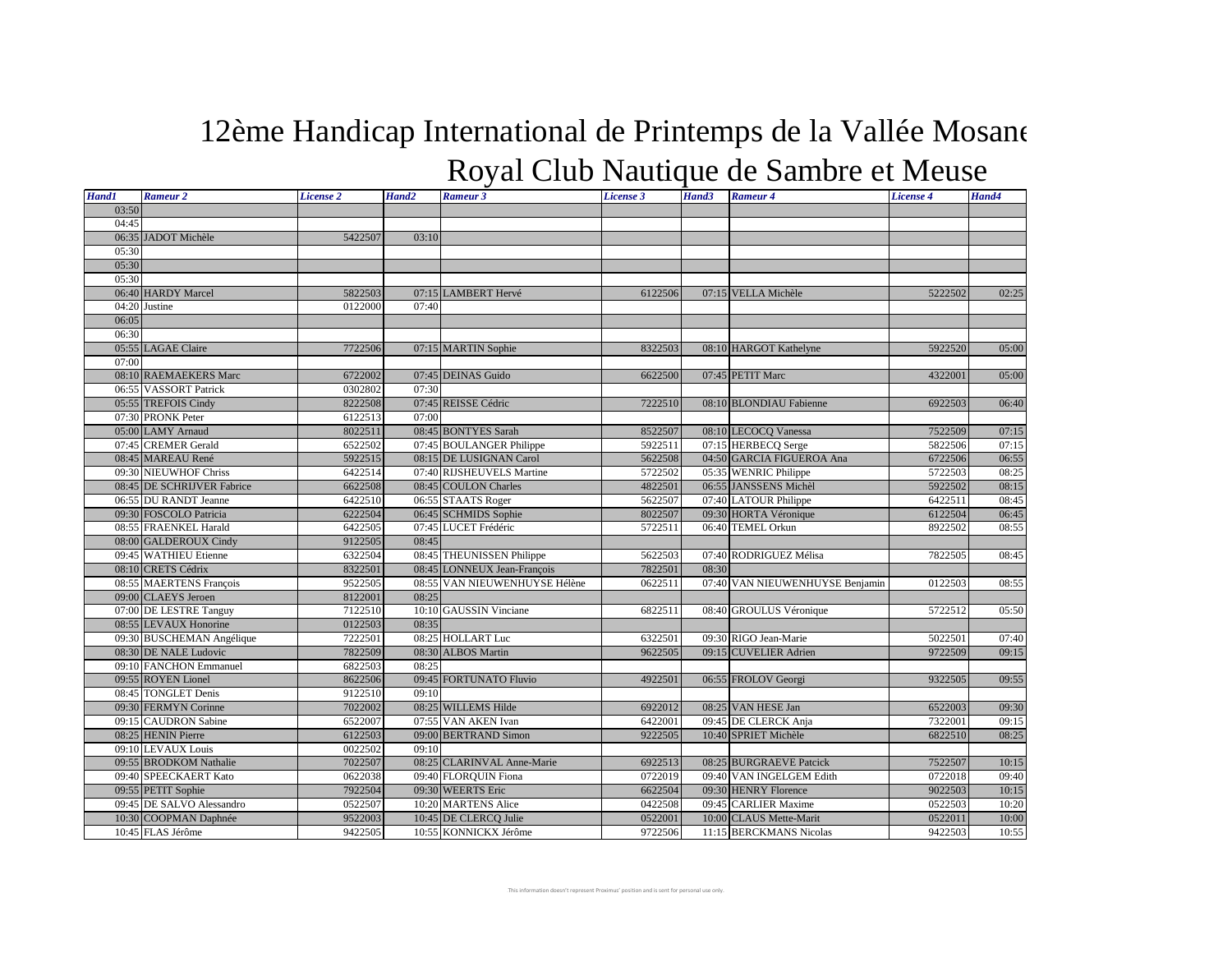## $\approx$  - 20 mars 2022

| Rameur 5                | License 5 | Hand5 | Rameur 6                 | License 6 | Hand6 | Rameur <sub>7</sub>    | License 7 | Hand7 | Rameur 8               | <b>License 8</b> |
|-------------------------|-----------|-------|--------------------------|-----------|-------|------------------------|-----------|-------|------------------------|------------------|
|                         |           |       |                          |           |       |                        |           |       |                        |                  |
|                         |           |       |                          |           |       |                        |           |       |                        |                  |
|                         |           |       |                          |           |       |                        |           |       |                        |                  |
|                         |           |       |                          |           |       |                        |           |       |                        |                  |
|                         |           |       |                          |           |       |                        |           |       |                        |                  |
|                         |           |       |                          |           |       |                        |           |       |                        |                  |
|                         |           |       |                          |           |       |                        |           |       |                        |                  |
|                         |           |       |                          |           |       |                        |           |       |                        |                  |
|                         |           |       |                          |           |       |                        |           |       |                        |                  |
|                         |           |       |                          |           |       |                        |           |       |                        |                  |
|                         |           |       |                          |           |       |                        |           |       |                        |                  |
|                         |           |       |                          |           |       |                        |           |       |                        |                  |
|                         |           |       |                          |           |       |                        |           |       |                        |                  |
|                         |           |       |                          |           |       |                        |           |       |                        |                  |
|                         |           |       |                          |           |       |                        |           |       |                        |                  |
|                         |           |       |                          |           |       |                        |           |       |                        |                  |
|                         |           |       |                          |           |       |                        |           |       |                        |                  |
|                         |           |       |                          |           |       |                        |           |       |                        |                  |
| <b>ABRUZZESE Rosa</b>   | 8522503   | 09:10 |                          |           |       |                        |           |       |                        |                  |
|                         |           |       |                          |           |       |                        |           |       |                        |                  |
| POLSPOEL Roger          | 4522501   | 06:00 |                          |           |       |                        |           |       |                        |                  |
| <b>CHARLIER Pierre</b>  | 8022510   | 09:45 |                          |           |       |                        |           |       |                        |                  |
|                         |           |       |                          |           |       |                        |           |       |                        |                  |
|                         |           |       |                          |           |       |                        |           |       |                        |                  |
|                         |           |       |                          |           |       |                        |           |       |                        |                  |
| WILIQUET Muriel         | 7222503   | 07:40 |                          |           |       |                        |           |       |                        |                  |
|                         |           |       |                          |           |       |                        |           |       |                        |                  |
|                         |           |       |                          |           |       |                        |           |       |                        |                  |
|                         |           |       |                          |           |       |                        |           |       |                        |                  |
| VAN PUYLVEDE Carine     | 6822505   |       | 08:40 SIMENON Geneviève  | 6022510   |       | 07:00 GREGOIRE Antoine | 9322511   |       | 10:55 DEKONINCK Kilian | 9422512          |
|                         |           |       |                          |           |       |                        |           |       |                        |                  |
|                         |           |       |                          |           |       |                        |           |       |                        |                  |
|                         |           |       |                          |           |       |                        |           |       |                        |                  |
|                         |           |       |                          |           |       |                        |           |       |                        |                  |
| <b>DOSSIN Didier</b>    | 5422505   | 07:40 |                          |           |       |                        |           |       |                        |                  |
|                         |           |       |                          |           |       |                        |           |       |                        |                  |
|                         |           |       |                          |           |       |                        |           |       |                        |                  |
| <b>BREDAEL Annelies</b> | 6522008   |       | 07:55 VAN ZEEBROEK Gerda | 5922003   |       | 07:00 VAN ROOST Thomas | 8322005   |       | 10:45 DAEMS Walter     | 7322006          |
|                         |           |       |                          |           |       |                        |           |       |                        |                  |
|                         |           |       |                          |           |       |                        |           |       |                        |                  |
|                         |           |       |                          |           |       |                        |           |       |                        |                  |
| <b>ALEXANDER Renée</b>  | 0722029   |       | 09:40 BOUKENOOGHE Anke   | 0622002   |       | 09:40 WYCKHUYSE Lisa   | 0722016   |       | 09:40 GYSSELS Louise   | 0622012          |
|                         |           |       |                          |           |       |                        |           |       |                        |                  |
|                         |           |       |                          |           |       |                        |           |       |                        |                  |
| <b>ANDERSON Juliet</b>  | 0522002   |       | 10:00 LE COMTE Jitske    | 0322017   |       | 0 SYMONS Elena         | 0322022   |       | 10:20 WILLEMS Marie    | 0622015          |
| <b>BERCKMLANS</b> Celia | 9722504   |       | 10:40 DUPAGNE Oscar      | 9522506   |       | 10:55 TRONCOSO Duncan  | 9322504   |       | 10:55 COMPAGNIE Romain | 9722502          |